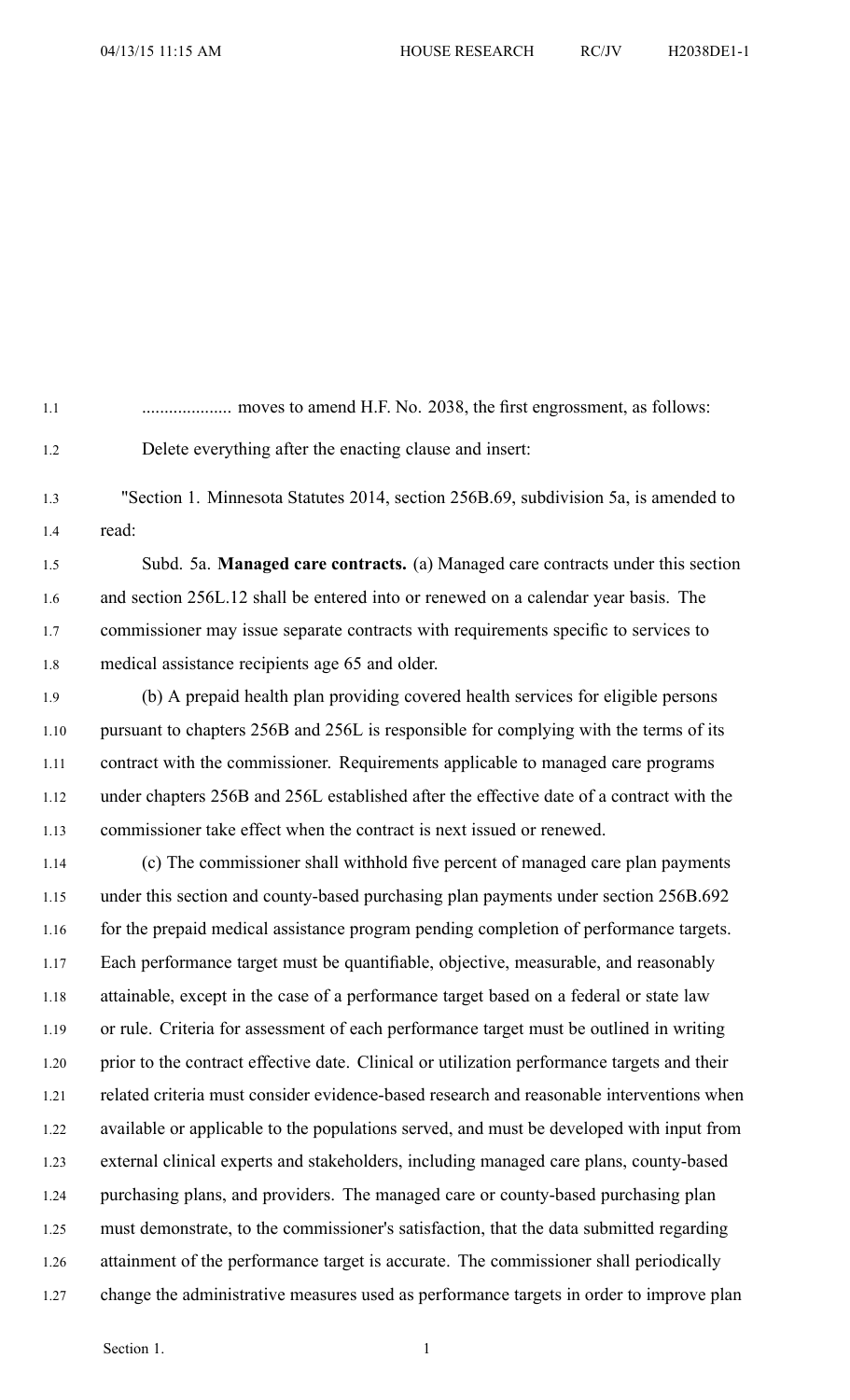2.1 performance across <sup>a</sup> broader range of administrative services. The performance targets 2.2 must include measurement of plan efforts to contain spending on health care services and 2.3 administrative activities. The commissioner may adopt plan-specific performance targets 2.4 that take into account factors affecting only one plan, including characteristics of the 2.5 plan's enrollee population. The withheld funds must be returned no sooner than July of the 2.6 following year if performance targets in the contract are achieved. The commissioner may 2.7 exclude special demonstration projects under subdivision 23.

2.8 (d) The commissioner shall require that managed care plans use the assessment and 2.9 authorization processes, forms, timelines, standards, documentation, and data reporting 2.10 requirements, protocols, billing processes, and policies consistent with medical assistance 2.11 fee-for-service or the Department of Human Services contract requirements consistent 2.12 with medical assistance fee-for-service or the Department of Human Services contract 2.13 requirements for all personal care assistance services under section 256B.0659.

2.14 (e) Effective for services rendered on or after January 1, 2012, the commissioner 2.15 shall include as par<sup>t</sup> of the performance targets described in paragraph (c) <sup>a</sup> reduction 2.16 in the health plan's emergency department utilization rate for medical assistance and 2.17 MinnesotaCare enrollees, as determined by the commissioner. For 2012, the reduction 2.18 shall be based on the health plan's utilization in 2009. To earn the return of the withhold 2.19 each subsequent year, the managed care plan or county-based purchasing plan must 2.20 achieve <sup>a</sup> qualifying reduction of no less than ten percen<sup>t</sup> of the plan's emergency 2.21 department utilization rate for medical assistance and MinnesotaCare enrollees, excluding 2.22 enrollees in programs described in subdivisions 23 and 28, compared to the previous 2.23 measurement year until the final performance target is reached. When measuring 2.24 performance, the commissioner must consider the difference in health risk in <sup>a</sup> managed 2.25 care or county-based purchasing plan's membership in the baseline year compared to the 2.26 measurement year, and work with the managed care or county-based purchasing plan to 2.27 account for differences that they agree are significant.

2.28 The withheld funds must be returned no sooner than July 1 and no later than July 31 2.29 of the following calendar year if the managed care plan or county-based purchasing plan 2.30 demonstrates to the satisfaction of the commissioner that <sup>a</sup> reduction in the utilization rate 2.31 was achieved. The commissioner shall structure the withhold so that the commissioner 2.32 returns <sup>a</sup> portion of the withheld funds in amounts commensurate with achieved reductions 2.33 in utilization less than the targeted amount.

2.34 The withhold described in this paragraph shall continue for each consecutive contract 2.35 period until the plan's emergency room utilization rate for state health care program 2.36 enrollees is reduced by 25 percen<sup>t</sup> of the plan's emergency room utilization rate for medical

## Section 1. 2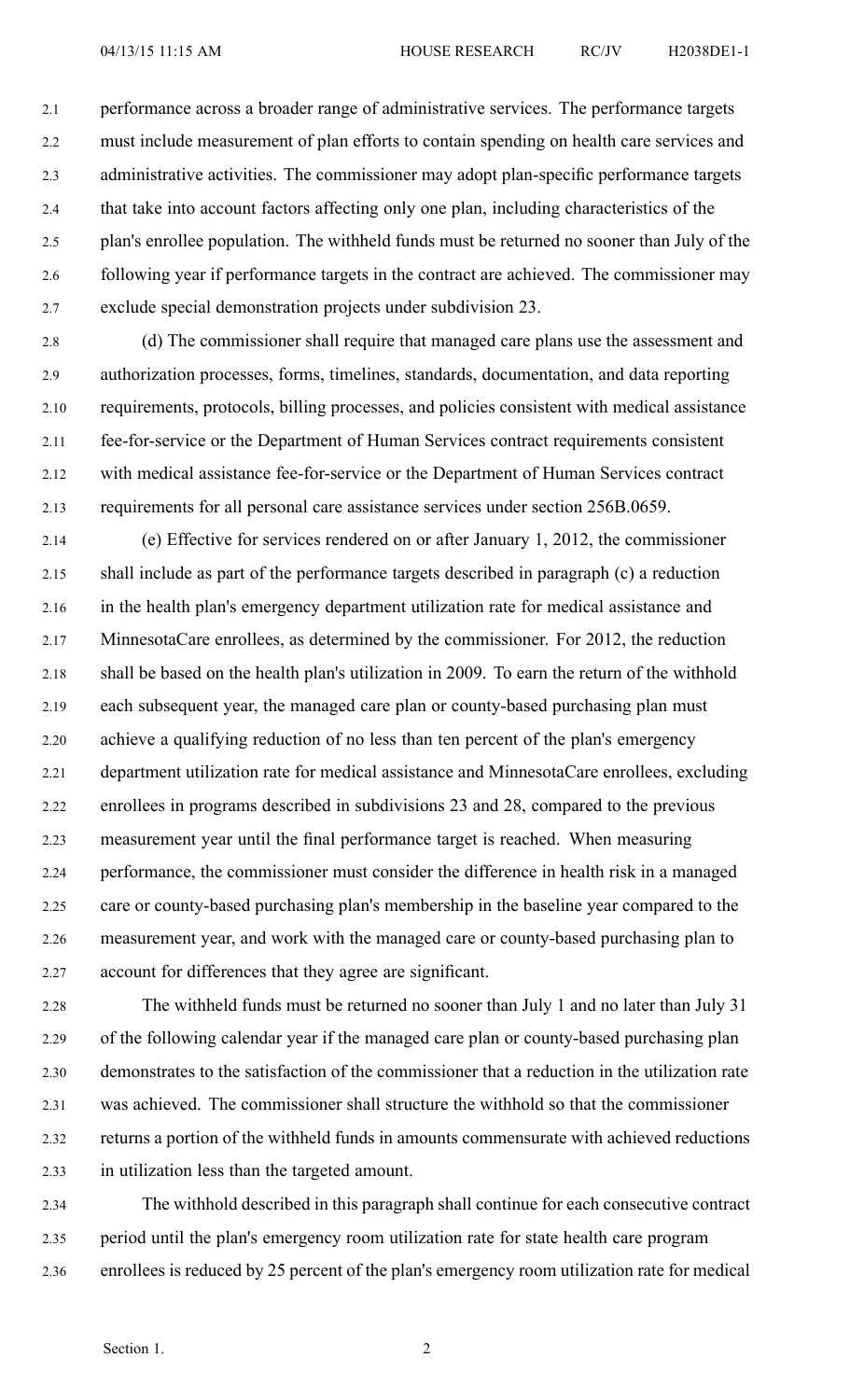3.1 assistance and MinnesotaCare enrollees for calendar year 2009. Hospitals shall cooperate 3.2 with the health plans in meeting this performance target and shall accep<sup>t</sup> paymen<sup>t</sup> 3.3 withholds that may be returned to the hospitals if the performance target is achieved.

3.4 (f) Effective for services rendered on or after January 1, 2012, the commissioner 3.5 shall include as par<sup>t</sup> of the performance targets described in paragraph (c) <sup>a</sup> reduction 3.6 in the plan's hospitalization admission rate for medical assistance and MinnesotaCare 3.7 enrollees, as determined by the commissioner. To earn the return of the withhold each 3.8 year, the managed care plan or county-based purchasing plan must achieve <sup>a</sup> qualifying 3.9 reduction of no less than five percen<sup>t</sup> of the plan's hospital admission rate for medical 3.10 assistance and MinnesotaCare enrollees, excluding enrollees in programs described in 3.11 subdivisions 23 and 28, compared to the previous calendar year until the final performance 3.12 target is reached. When measuring performance, the commissioner must consider the 3.13 difference in health risk in <sup>a</sup> managed care or county-based purchasing plan's membership 3.14 in the baseline year compared to the measurement year, and work with the managed care 3.15 or county-based purchasing plan to account for differences that they agree are significant.

3.16 The withheld funds must be returned no sooner than July 1 and no later than July 3.17 31 of the following calendar year if the managed care plan or county-based purchasing 3.18 plan demonstrates to the satisfaction of the commissioner that this reduction in the 3.19 hospitalization rate was achieved. The commissioner shall structure the withhold so that 3.20 the commissioner returns <sup>a</sup> portion of the withheld funds in amounts commensurate with 3.21 achieved reductions in utilization less than the targeted amount.

3.22 The withhold described in this paragraph shall continue until there is <sup>a</sup> 25 percen<sup>t</sup> 3.23 reduction in the hospital admission rate compared to the hospital admission rates in 3.24 calendar year 2011, as determined by the commissioner. The hospital admissions in this 3.25 performance target do not include the admissions applicable to the subsequent hospital 3.26 admission performance target under paragraph (g). Hospitals shall cooperate with the 3.27 plans in meeting this performance target and shall accep<sup>t</sup> paymen<sup>t</sup> withholds that may be 3.28 returned to the hospitals if the performance target is achieved.

3.29 (g) Effective for services rendered on or after January 1, 2012, the commissioner 3.30 shall include as par<sup>t</sup> of the performance targets described in paragraph (c) <sup>a</sup> reduction in 3.31 the plan's hospitalization admission rates for subsequent hospitalizations within 30 days of 3.32 <sup>a</sup> previous hospitalization of <sup>a</sup> patient regardless of the reason, for medical assistance and 3.33 MinnesotaCare enrollees, as determined by the commissioner. To earn the return of the 3.34 withhold each year, the managed care plan or county-based purchasing plan must achieve 3.35 <sup>a</sup> qualifying reduction of the subsequent hospitalization rate for medical assistance and 3.36 MinnesotaCare enrollees, excluding enrollees in programs described in subdivisions 23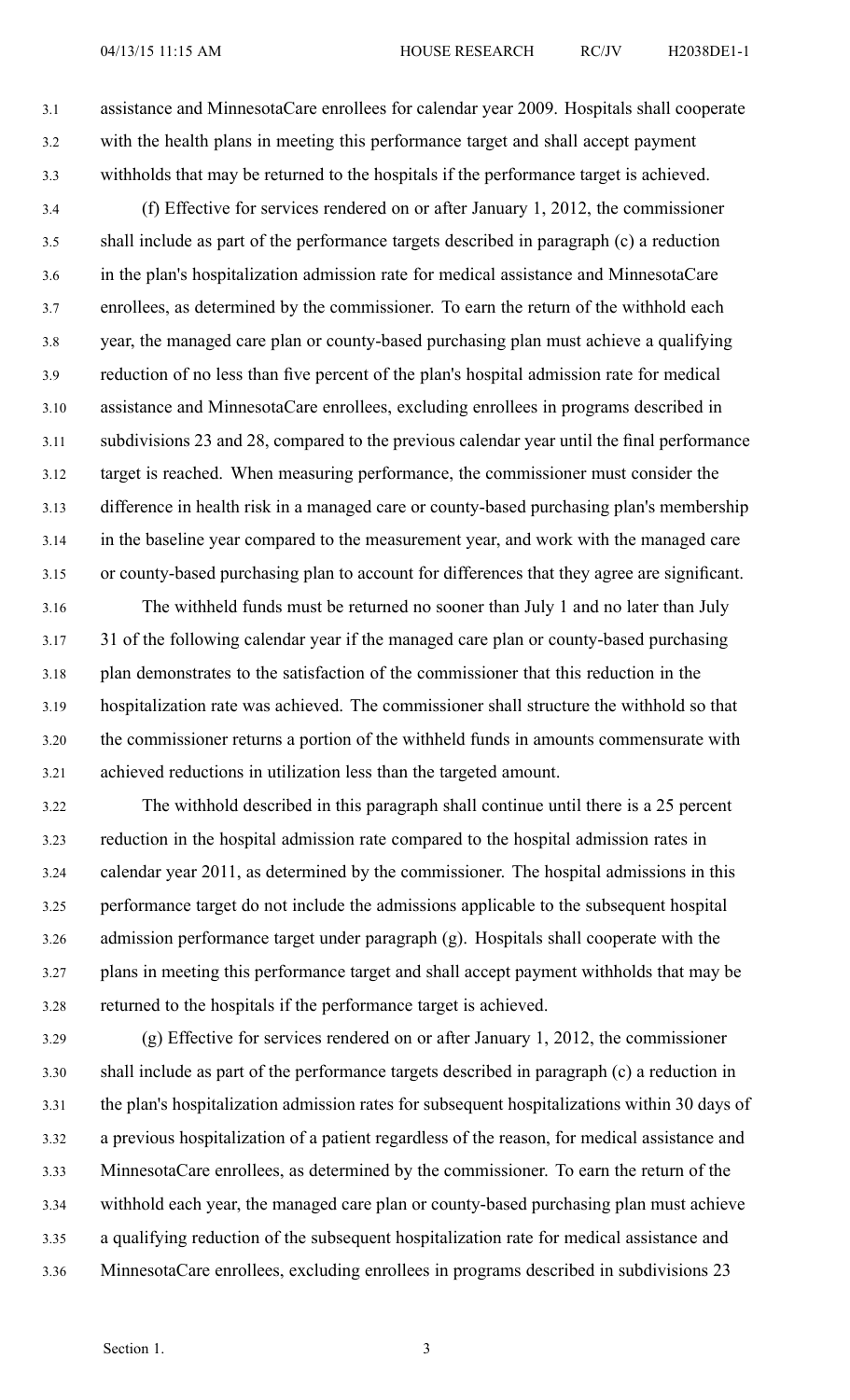4.1 and 28, of no less than five percen<sup>t</sup> compared to the previous calendar year until the 4.2 final performance target is reached.

- 4.3 The withheld funds must be returned no sooner than July 1 and no later than July 4.4 31 of the following calendar year if the managed care plan or county-based purchasing 4.5 plan demonstrates to the satisfaction of the commissioner that <sup>a</sup> qualifying reduction in 4.6 the subsequent hospitalization rate was achieved. The commissioner shall structure the 4.7 withhold so that the commissioner returns <sup>a</sup> portion of the withheld funds in amounts 4.8 commensurate with achieved reductions in utilization less than the targeted amount.
- 4.9 The withhold described in this paragraph must continue for each consecutive 4.10 contract period until the plan's subsequent hospitalization rate for medical assistance and 4.11 MinnesotaCare enrollees, excluding enrollees in programs described in subdivisions 23 4.12 and 28, is reduced by 25 percen<sup>t</sup> of the plan's subsequent hospitalization rate for calendar 4.13 year 2011. Hospitals shall cooperate with the plans in meeting this performance target and 4.14 shall accep<sup>t</sup> paymen<sup>t</sup> withholds that must be returned to the hospitals if the performance 4.15 target is achieved.
- 4.16 (h) Effective for services rendered on or after January 1, 2013, through December 4.17 31, 2013, the commissioner shall withhold 4.5 percen<sup>t</sup> of managed care plan payments 4.18 under this section and county-based purchasing plan payments under section 256B.692 4.19 for the prepaid medical assistance program. The withheld funds must be returned no 4.20 sooner than July 1 and no later than July 31 of the following year. The commissioner may 4.21 exclude special demonstration projects under subdivision 23.
- 4.22 (i) Effective for services rendered on or after January 1, 2014, the commissioner 4.23 shall withhold three percen<sup>t</sup> of managed care plan payments under this section and 4.24 county-based purchasing plan payments under section 256B.692 for the prepaid medical 4.25 assistance program. The withheld funds must be returned no sooner than July 1 and 4.26 no later than July 31 of the following year. The commissioner may exclude special 4.27 demonstration projects under subdivision 23.
- 4.28 (j) A managed care plan or <sup>a</sup> county-based purchasing plan under section 256B.692 4.29 may include as admitted assets under section 62D.044 any amount withheld under this 4.30 section that is reasonably expected to be returned.
- 4.31 (k) Contracts between the commissioner and <sup>a</sup> prepaid health plan are exemp<sup>t</sup> from 4.32 the set-aside and preference provisions of section 16C.16, subdivisions 6, paragraph 4.33 (a), and 7.
- 4.34 (l) The return of the withhold under paragraphs (h) and (i) is not subject to the 4.35 requirements of paragraph (c).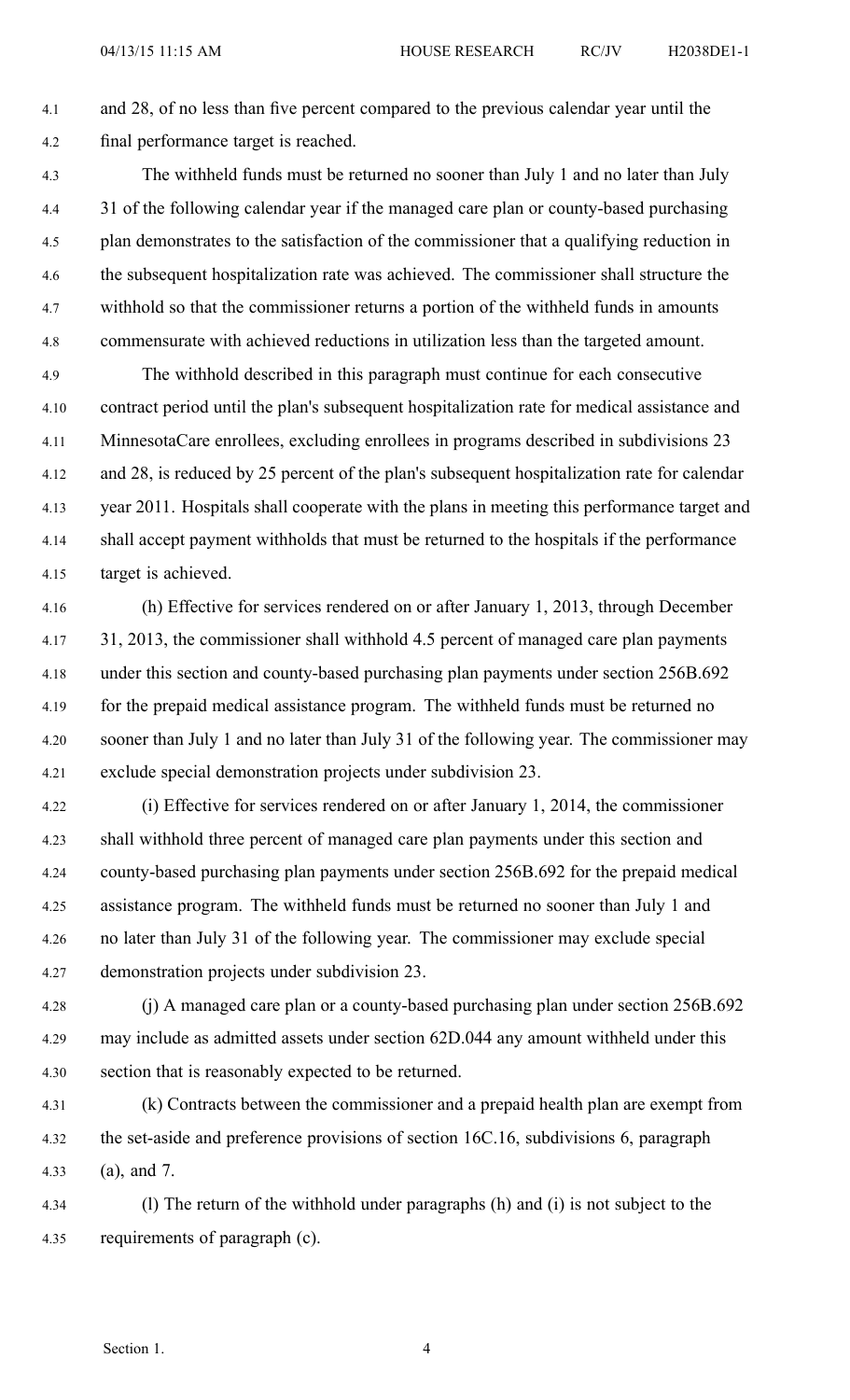- 5.1 (m) Managed care plans and county-based purchasing plans shall maintain current 5.2 and fully executed agreements for all subcontractors, including bargaining groups, for 5.3 administrative services that are expensed to the state's public programs. Subcontractor 5.4 agreements of over \$200,000 in annual payments must be in the form of <sup>a</sup> written 5.5 instrument or electronic document containing the elements of offer, acceptance, and 5.6 consideration, and must clearly indicate how they relate to state public programs. Upon 5.7 request, the commissioner shall have access to all subcontractor documentation under this 5.8 paragraph. Nothing in this paragraph shall allow release of information that is nonpublic 5.9 data pursuan<sup>t</sup> to section 13.02. 5.10 Sec. 2. Minnesota Statutes 2014, section 256B.69, subdivision 5i, is amended to read: 5.11 Subd. 5i. **Administrative expenses.** (a) Managed care plan and county-based 5.12 purchasing plan Administrative costs for a prepaid health plan provided paid to managed 5.13 care plans and county-based purchasing plans under this section  $\sigma$ , section 256B.692, and 5.14 section 256L.12 must not exceed by more than five 6.6 percent that prepaid health plan's or 5.15 county-based purchasing plan's actual calculated administrative spending for the previous 5.16 ealendar year as a percentage of total revenue of total payments expected to be made to 5.17 all managed care plans and county-based purchasing plans in aggregate across all state 5.18 public programs at the beginning of each calendar year. The penalty for exceeding this 5.19 limit must be the amount of administrative spending in excess of 105 percen<sup>t</sup> of the actual 5.20 calculated amount. The commissioner may waive this penalty if the excess administrative
- 5.21 spending is the result of unexpected shifts in enrollment or member needs or new program
- 5.22 requirements. The commissioner may reduce or eliminate administrative requirements to
- 5.23 meet the administrative cost limit. For purposes of this paragraph, administrative costs do
- 5.24 not include any state or federal taxes, surcharges, or assessments.
- 5.25 (b) The following expenses are not allowable administrative expenses for rate-setting 5.26 purposes under this section:
- 5.27 (1) charitable contributions made by the managed care plan or the county-based 5.28 purchasing plan;
- 5.29 (2) any portion of an individual's compensation in excess of \$200,000 paid by the 5.30 managed care plan or county-based purchasing plan compensation of individuals within 5.31 the organization in excess of \$200,000 such that the allocation of compensation for an 5.32 individual across all state public programs in total cannot exceed \$200,000;
- 5.33 (3) any penalties or fines assessed against the managed care plan or county-based 5.34 purchasing plan; and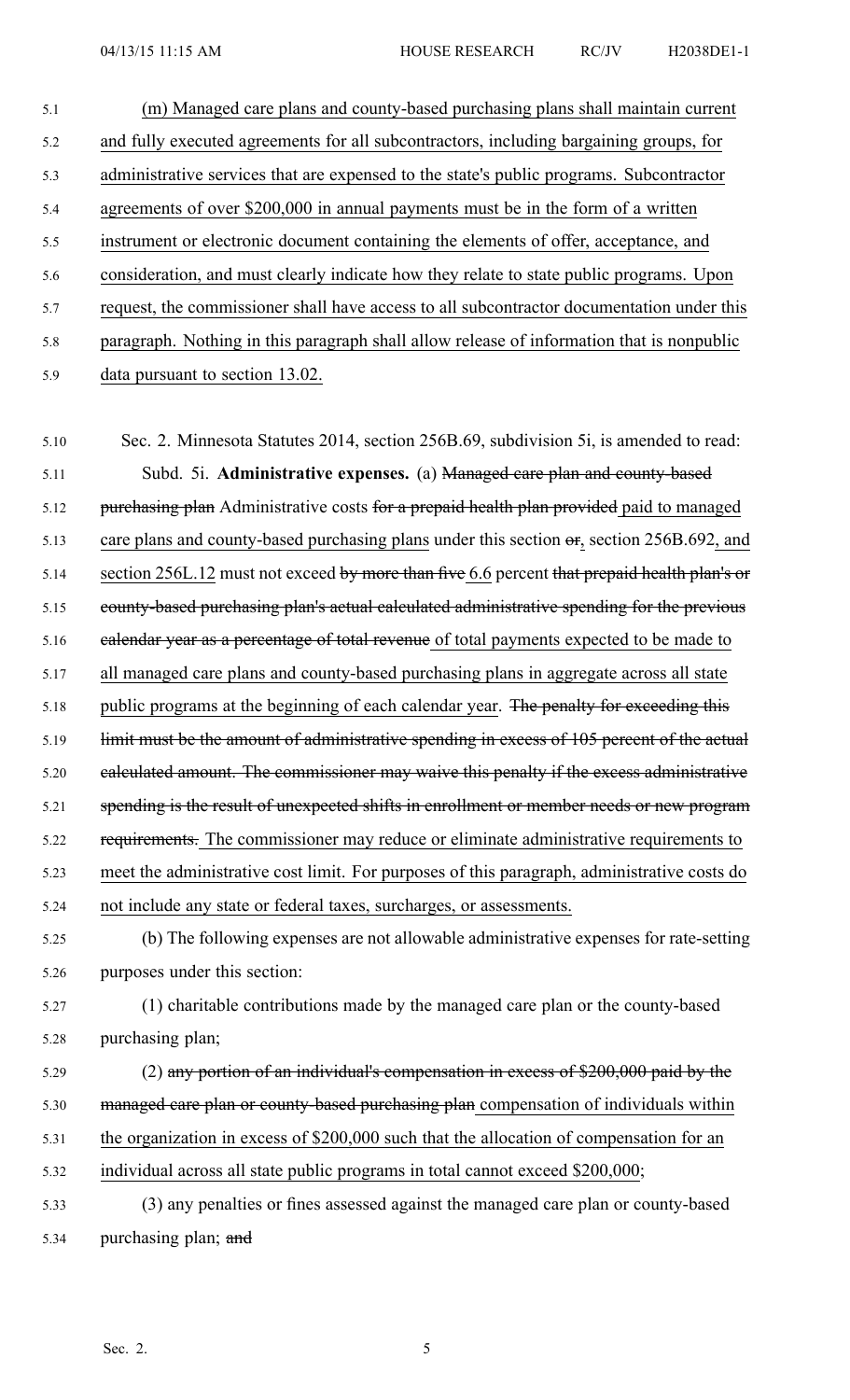| 6.1  | (4) any indirect marketing or advertising expenses of the managed care plan or               |
|------|----------------------------------------------------------------------------------------------|
| 6.2  | county-based purchasing plan- for marketing that does not specifically target state public   |
| 6.3  | programs beneficiaries and that has not been approved by the commissioner;                   |
| 6.4  | (5) any lobbying and political activities, events, or contributions;                         |
| 6.5  | (6) administrative expenses related to the provision of services not covered under           |
| 6.6  | the state plan or waiver;                                                                    |
| 6.7  | (7) alcoholic beverages and related costs;                                                   |
| 6.8  | (8) membership in any social, dining, or country club or organization; and                   |
| 6.9  | (9) entertainment, including amusement, diversion, and social activities, and any            |
| 6.10 | costs directly associated with these costs, including but not limited to tickets to shows or |
| 6.11 | sporting events, meals, lodging, rentals, transportation, and gratuities.                    |
| 6.12 | For the purposes of this subdivision, compensation includes salaries, bonuses and            |
| 6.13 | incentives, other reportable compensation on an IRS 990 form, retirement and other           |
| 6.14 | deferred compensation, and nontaxable benefits. Contributions include payments for           |
| 6.15 | or to any organization or entity selected by the health maintenance organization that        |
| 6.16 | is operated for charitable, educational, political, religious, or scientific purposes and    |
| 6.17 | not related to the provision of medical and administrative services covered under the        |
| 6.18 | state public programs, except to the extent that they improve access to or the quality of    |
| 6.19 | covered services for state public programs beneficiaries, or improve the health status of    |
| 6.20 | state public programs beneficiaries.                                                         |
| 6.21 | (c) Administrative expenses must be reported using the formats designated by the             |
| 6.22 | commissioner as part of the rate-setting process and must include, at a minimum, the         |
| 6.23 | following categories:                                                                        |
| 6.24 | (1) employee benefit expenses;                                                               |
| 6.25 | (2) sales expenses;                                                                          |
| 6.26 | (3) general business and office expenses;                                                    |
| 6.27 | (4) taxes and assessments;                                                                   |
| 6.28 | (5) consulting and professional fees; and                                                    |
| 6.29 | (6) outsourced services.                                                                     |
| 6.30 | Definitions of items to be included in each category shall be provided by the commissioner   |
| 6.31 | with quarterly financial filing requirements and shall be aligned with definitions used      |
| 6.32 | by the Departments of Commerce and Health in financial reporting for commercial              |
| 6.33 | carriers. Where reasonably possible, expenses for an administrative item shall be directly   |
| 6.34 | allocated so as to assign costs for an item to an individual state public program when the   |
| 6.35 | cost can be specifically identified with and benefits the individual state public program.   |
| 6.36 | For administrative services expensed to the state's public programs, managed care plans      |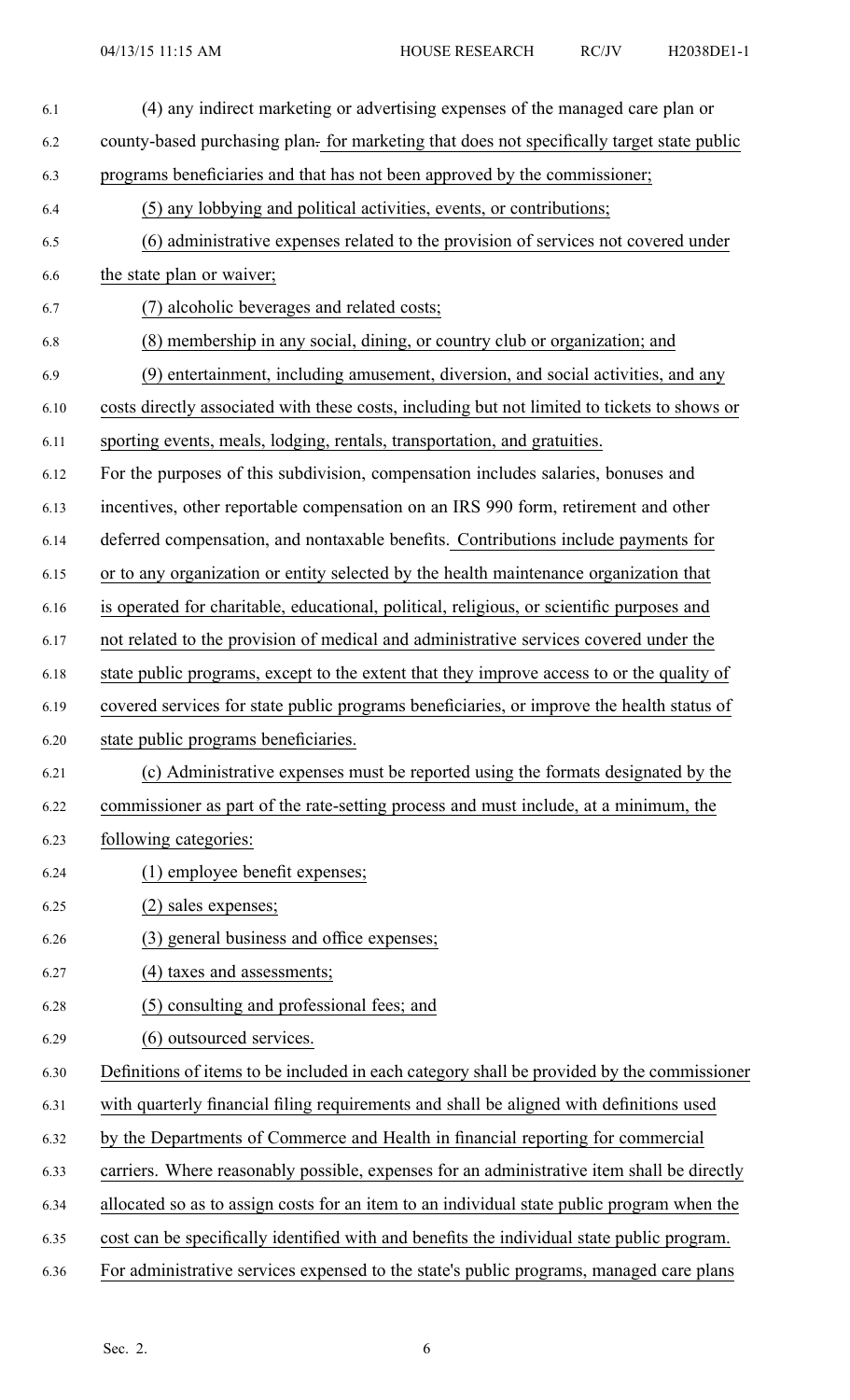- 7.1 and county-based purchasing plans must clearly identify and separately record expense 7.2 items listed under paragraph (b) in their accounting systems in <sup>a</sup> manner that allows for 7.3 independent verification of unallowable expenses for purposes of determining paymen<sup>t</sup> 7.4 rates for state public programs. 7.5 (d) The administrative expenses requirement of this subdivision also apply to
- 7.6 demonstration providers under section 256B.0755.

7.7 Sec. 3. Minnesota Statutes 2014, section 256B.69, subdivision 9c, is amended to read: 7.8 Subd. 9c. **Managed care financial reporting.** (a) The commissioner shall collect 7.9 detailed data regarding financials, provider payments, provider rate methodologies, and 7.10 other data as determined by the commissioner. The commissioner, in consultation with the 7.11 commissioners of health and commerce, and in consultation with managed care plans and 7.12 county-based purchasing plans, shall set uniform criteria, definitions, and standards for the 7.13 data to be submitted, and shall require managed care and county-based purchasing plans 7.14 to comply with these criteria, definitions, and standards when submitting data under this 7.15 section. In carrying out the responsibilities of this subdivision, the commissioner shall 7.16 ensure that the data collection is implemented in an integrated and coordinated manner 7.17 that avoids unnecessary duplication of effort. To the extent possible, the commissioner 7.18 shall use existing data sources and streamline data collection in order to reduce public 7.19 and private sector administrative costs. Nothing in this subdivision shall allow release of 7.20 information that is nonpublic data pursuan<sup>t</sup> to section 13.02.

- 7.21 (b) Effective January 1, 2014, each managed care and county-based purchasing plan 7.22 must quarterly provide to the commissioner the following information on state public 7.23 programs, in the form and manner specified by the commissioner, according to guidelines 7.24 developed by the commissioner in consultation with managed care plans and county-based 7.25 purchasing plans under contract:
- 7.26 (1) an income statement by program;
- 7.27 (2) financial statement footnotes;
- 7.28 (3) quarterly profitability by program and population group;
- 7.29 (4) <sup>a</sup> medical liability summary by program and population group;
- 7.30 (5) received but unpaid claims repor<sup>t</sup> by program;
- 7.31 (6) services versus paymen<sup>t</sup> lags by program for hospital services, outpatient 7.32 services, physician services, other medical services, and pharmaceutical benefits;
- 7.33 (7) utilization reports that summarize utilization and unit cost information by 7.34 program for hospitalization services, outpatient services, physician services, and other 7.35 medical services;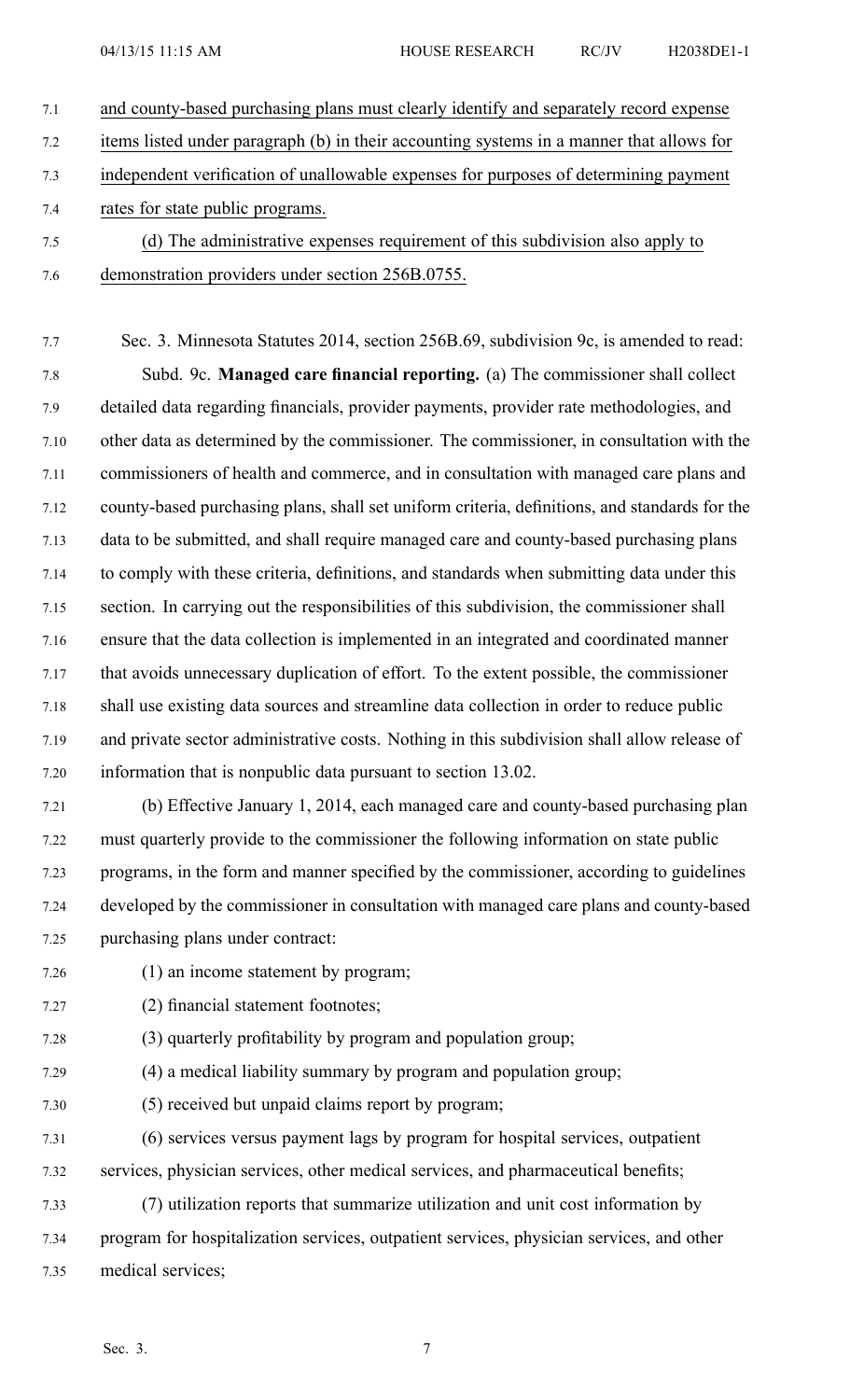| 8.1  | (8) pharmaceutical statistics by program and population group for measures of price          |
|------|----------------------------------------------------------------------------------------------|
| 8.2  | and utilization of pharmaceutical services;                                                  |
| 8.3  | (9) subcapitation expenses by population group;                                              |
| 8.4  | (10) third-party payments by program;                                                        |
| 8.5  | (11) all new, active, and closed subrogation cases by program;                               |
| 8.6  | (12) all new, active, and closed fraud and abuse cases by program;                           |
| 8.7  | (13) medical loss ratios by program;                                                         |
| 8.8  | (14) administrative expenses by category and subcategory by program that reconcile           |
| 8.9  | to other state and federal regulatory agencies;                                              |
| 8.10 | (15) revenues by program, including investment income;                                       |
| 8.11 | (16) nonadministrative service payments, provider payments, and reimbursement                |
| 8.12 | rates by provider type or service category, by program, paid by the managed care plan        |
| 8.13 | under this section or the county-based purchasing plan under section 256B.692 to             |
| 8.14 | providers and vendors for administrative services under contract with the plan, including    |
| 8.15 | but not limited to:                                                                          |
| 8.16 | (i) individual-level provider payment and reimbursement rate data;                           |
| 8.17 | (ii) provider reimbursement rate methodologies by provider type, by program,                 |
| 8.18 | including a description of alternative payment arrangements and payments outside the         |
| 8.19 | claims process;                                                                              |
| 8.20 | (iii) data on implementation of legislatively mandated provider rate changes; and            |
| 8.21 | (iv) individual-level provider payment and reimbursement rate data and plan-specific         |
| 8.22 | provider reimbursement rate methodologies by provider type, by program, including            |
| 8.23 | alternative payment arrangements and payments outside the claims process, provided to        |
| 8.24 | the commissioner under this subdivision are nonpublic data as defined in section 13.02;      |
| 8.25 | (17) data on the amount of reinsurance or transfer of risk by program; and                   |
| 8.26 | (18) contribution to reserve, by program.                                                    |
| 8.27 | (c) In the event a report is published or released based on data provided under              |
| 8.28 | this subdivision, the commissioner shall provide the report to managed care plans and        |
| 8.29 | county-based purchasing plans 15 days prior to the publication or release of the report.     |
| 8.30 | Managed care plans and county-based purchasing plans shall have 15 days to review the        |
| 8.31 | report and provide comment to the commissioner.                                              |
| 8.32 | The quarterly reports shall be submitted to the commissioner no later than 60 days after the |
| 8.33 | end of the previous quarter, except the fourth-quarter report, which shall be submitted by   |
| 8.34 | April 1 of each year. The fourth-quarter report shall include audited financial statements,  |
| 8.35 | parent company audited financial statements, an income statement reconciliation report,      |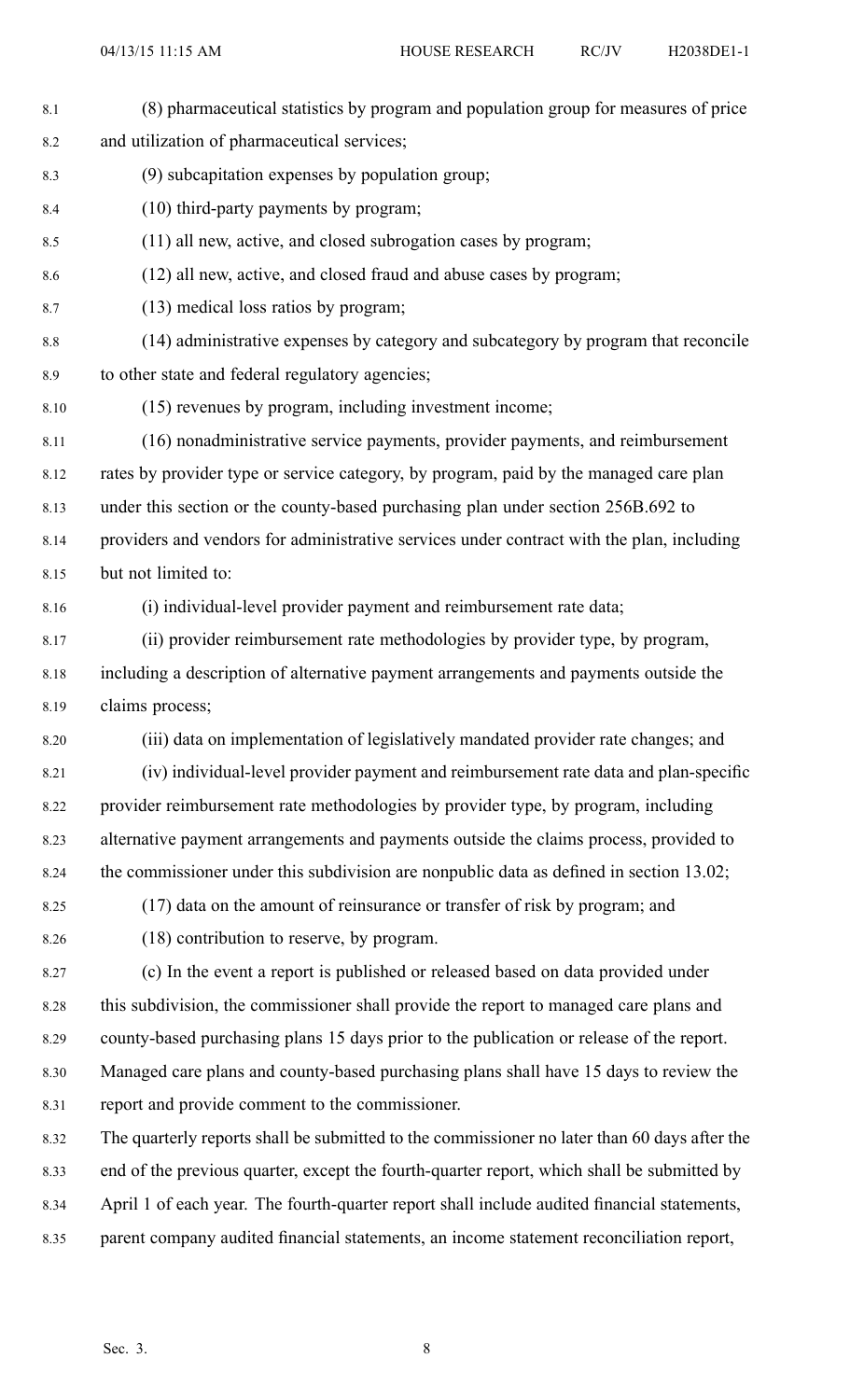9.1 and any other documentation necessary to reconcile the detailed reports to the audited 9.2 financial statements. 9.3 (d) Managed care plans and county-based purchasing plans shall certify to the 9.4 commissioner, for the purpose of managed care financial reporting for state public 9.5 health care programs under this subdivision, that costs related to state public health care 9.6 programs include only services covered under the state plan and waivers, and related 9.7 allowable administrative expenses. Managed care plans and county-based purchasing 9.8 plans shall certify and repor<sup>t</sup> to the commissioner the dollar value of any unallowable and 9.9 nonstate plan services, including both medical and administrative expenditures, for the 9.10 purposes of managed care financial reporting under this subdivision. 9.11 (e) The financial reporting requirements of this subdivision also apply to 9.12 demonstration providers under section 256B.0755.

9.13 Sec. 4. Minnesota Statutes 2014, section 256B.69, subdivision 9d, is amended to read: 9.14 Subd. 9d. **Financial audit and quality assurance audits.** (a) The legislative 9.15 auditor shall contract with an audit firm to conduct a biennial independent third-party 9.16 financial audit of the information required to be provided by managed care plans and 9.17 county-based purchasing plans under subdivision 9c, paragraph (b). The audit shall be 9.18 conducted in accordance with generally accepted government auditing standards issued 9.19 by the United States Government Accountability Office. The contract with the audit 9.20 firm shall be designed and administered so as to render the independent third-party audit 9.21 eligible for a federal subsidy, if available. The contract shall require the audit to include 9.22 a determination of compliance with the federal Medicaid rate certification process. The 9.23 contract shall require the audit to determine if the administrative expenses and investment 9.24 income reported by the managed care plans and county-based purchasing plans are 9.25 compliant with state and federal law.

9.26 (b) For purposes of this subdivision, "independent third party" means an audit firm 9.27 that is independent in accordance with government auditing standards issued by the United 9.28 States Government Accountability Office and licensed in accordance with chapter 326A. 9.29 An audit firm under contract to provide services in accordance with this subdivision must 9.30 not have provided services to a managed care plan or county-based purchasing plan during 9.31 the period for which the audit is being conducted.

9.32 (c) (a) The commissioner shall require, in the request for bids and resulting contracts 9.33 with managed care plans and county-based purchasing plans under this section and 9.34 section 256B.692, that each managed care plan and county-based purchasing plan submit 9.35 to and fully cooperate with the independent third-party financial audit audits by the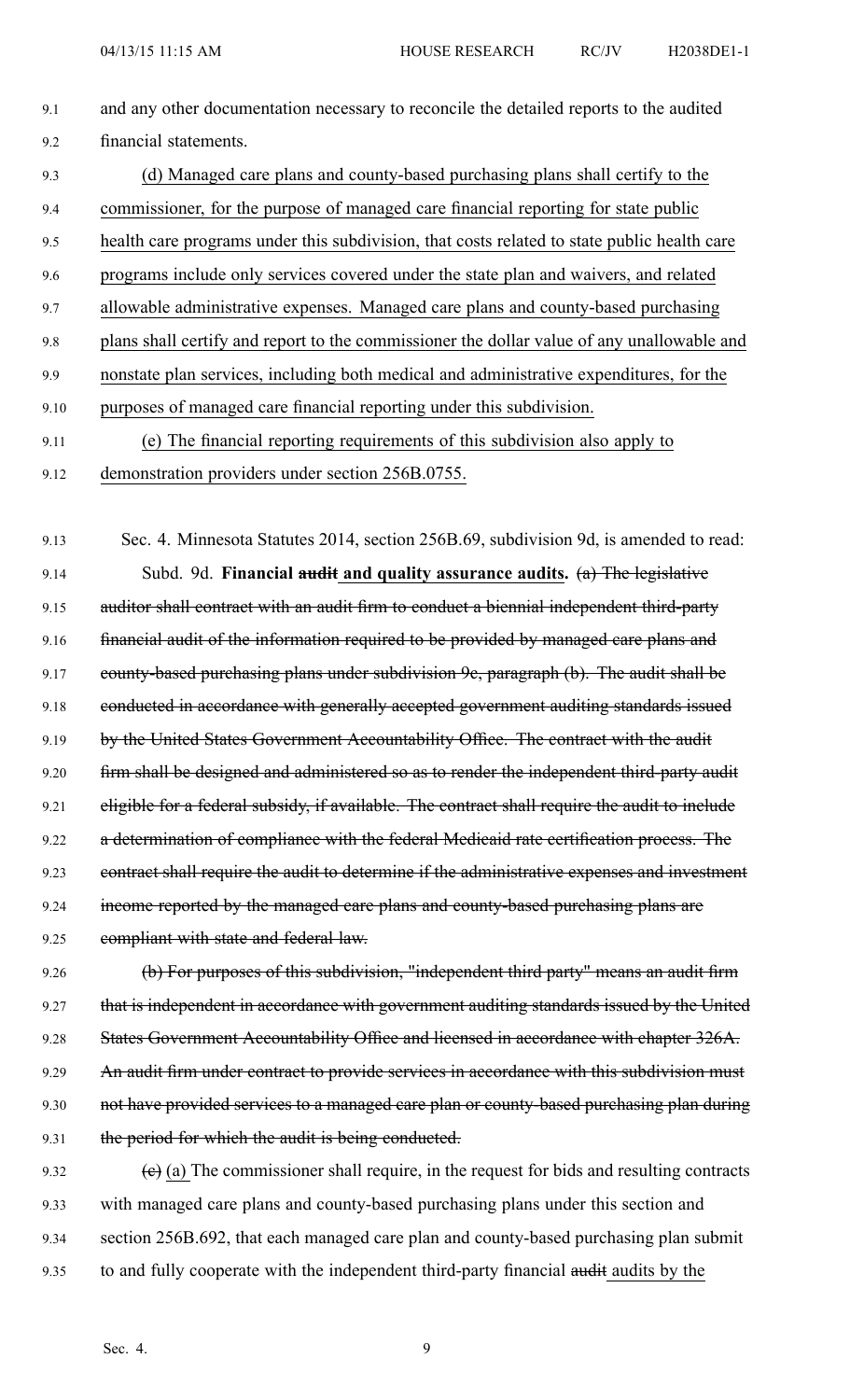10.1 legislative auditor under subdivision 9e of the information required under subdivision 9c, 10.2 paragraph (b). Each contract with <sup>a</sup> managed care plan or county-based purchasing plan 10.3 under this section or section 256B.692 must provide the commissioner and the audit firm 10.4 vendors contracting with the legislative auditor access to all data required to complete 10.5 the audit. For purposes of this subdivision, the contracting audit firm shall have the same 10.6 investigative power as the legislative auditor under section 3.978, subdivision 2 audits 10.7 under subdivision 9e.

10.8  $(d)$  (b) Each managed care plan and county-based purchasing plan providing services 10.9 under this section shall provide to the commissioner biweekly encounter data and claims 10.10 data for state public health care programs and shall participate in <sup>a</sup> quality assurance 10.11 program that verifies the timeliness, completeness, accuracy, and consistency of the data 10.12 provided. The commissioner shall develop written protocols for the quality assurance 10.13 program and shall make the protocols publicly available. The commissioner shall contract 10.14 for an independent third-party audit to evaluate the quality assurance protocols as to 10.15 the capacity of the protocols to ensure complete and accurate data and to evaluate the 10.16 commissioner's implementation of the protocols. The audit firm under contract to provide 10.17 this evaluation must meet the requirements in paragraph (b).

10.18 (e) Upon completion of the audit under paragraph (a) and receipt by the legislative 10.19 auditor, the legislative auditor shall provide copies of the audit report to the commissioner, 10.20 the state auditor, the attorney general, and the chairs and ranking minority members of the 10.21 health and human services finance committees of the legislature. (c) Upon completion 10.22 of the evaluation under paragraph  $\left(\frac{d}{d}\right)(b)$ , the commissioner shall provide copies of the 10.23 report to the legislative auditor and the chairs and ranking minority members of the health 10.24 finance committees of the legislature legislative committees with jurisdiction over health 10.25 care policy and financing.

10.26  $(f)$  (d) Any actuary under contract with the commissioner to provide actuarial 10.27 services must meet the independence requirements under the professional code for fellows 10.28 in the Society of Actuaries and must not have provided actuarial services to <sup>a</sup> managed 10.29 care plan or county-based purchasing plan that is under contract with the commissioner 10.30 pursuan<sup>t</sup> to this section and section 256B.692 during the period in which the actuarial 10.31 services are being provided. An actuary or actuarial firm meeting the requirements 10.32 of this paragraph must certify and attest to the rates paid to the managed care plans 10.33 and county-based purchasing plans under this section and section 256B.692, and the 10.34 certification and attestation must be auditable.

10.35 (e) The commissioner may conduct ad hoc audits of the state public programs 10.36 administrative and medical expenses of managed care organizations and county-based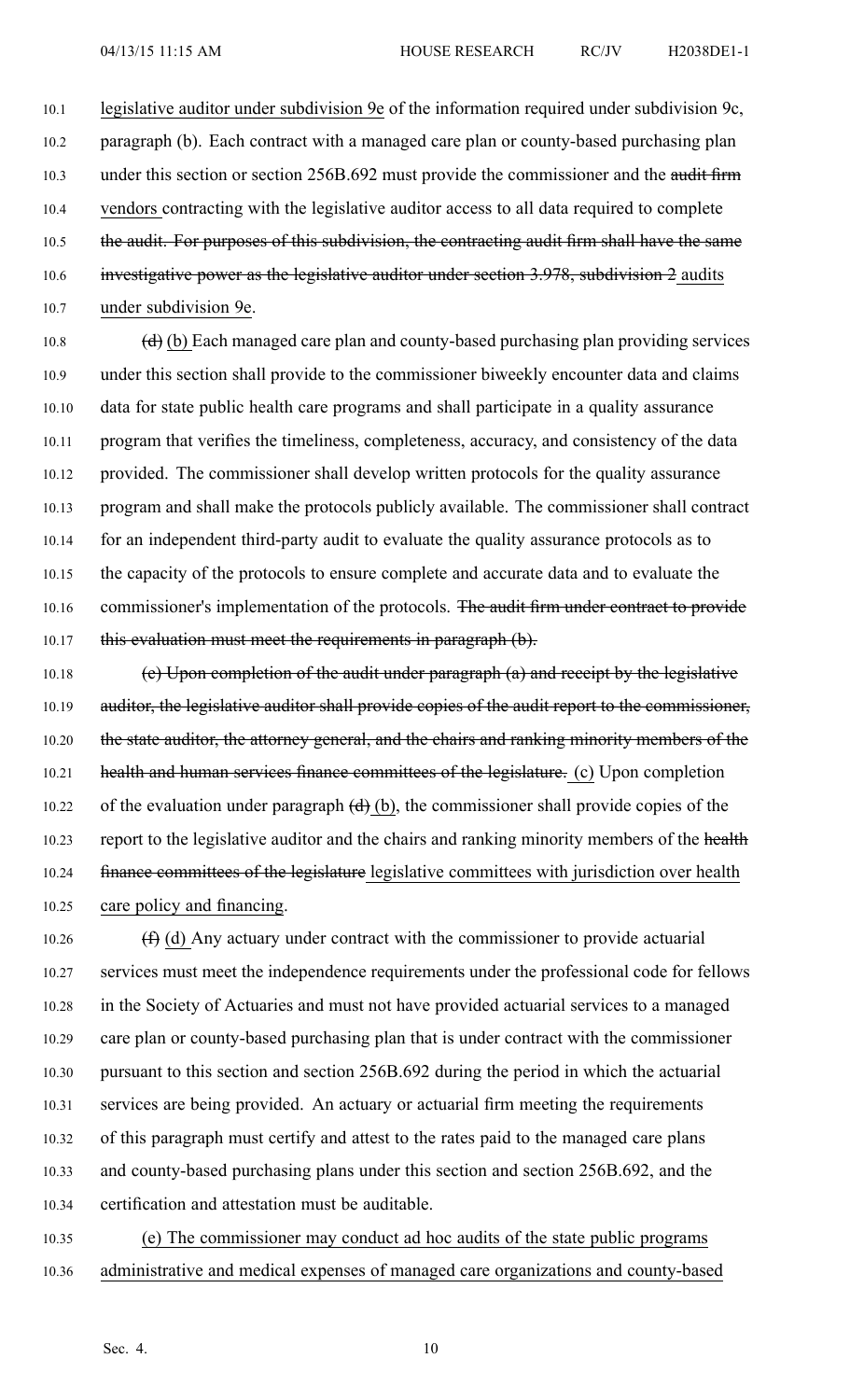- 11.1 purchasing plans. This includes: financial and encounter data reported to the commissioner 11.2 under subdivision 9c, including payments to providers and subcontractors; supporting 11.3 documentation for expenditures; categorization of administrative and medical expenses; 11.4 and allocation methods used to attribute administrative expenses to state public programs. 11.5 These audits also must monitor compliance with data and financial certifications provided 11.6 to the commissioner for the purposes of managed care capitation paymen<sup>t</sup> rate-setting. 11.7 The managed care plans and county-based purchasing plans shall fully cooperate with the 11.8 audits in this subdivision. 11.9 (g) (f) Nothing in this subdivision shall allow the release of information that is 11.10 nonpublic data pursuan<sup>t</sup> to section 13.02. 11.11 (g) The audit requirements of this subdivision also apply to demonstration providers 11.12 under section 256B.0755. 11.13 Sec. 5. Minnesota Statutes 2014, section 256B.69, is amended by adding <sup>a</sup> subdivision 11.14 to read: 11.15 Subd. 9e. **Financial audits.** (a) The legislative auditor shall contract with vendors 11.16 to conduct independent third-party financial audits of the Department of Human Services' 11.17 use of the information required to be provided by managed care plans and county-based 11.18 purchasing plans under subdivision 9c, paragraph (b). The audits by the vendors shall 11.19 be conducted as vendor resources permit and in accordance with generally accepted 11.20 governmen<sup>t</sup> auditing standards issued by the United States Government Accountability 11.21 Office. The contract with the vendors shall be designed and administered so as to render 11.22 the independent third-party audits eligible for <sup>a</sup> federal subsidy, if available. The contract 11.23 shall require the audits to include <sup>a</sup> determination of compliance by the Department of 11.24 Human Services with the federal Medicaid rate certification process. 11.25 (b) For purposes of this subdivision, "independent third-party" means <sup>a</sup> vendor that 11.26 is independent in accordance with governmen<sup>t</sup> auditing standards issued by the United 11.27 States Government Accountability Office. 11.28 Sec. 6. Laws 2008, chapter 363, article 18, section 3, subdivision 5, is amended to read: 11.29 Subd. 5. **Basic Health Care Grants** 11.30 (a) **MinnesotaCare Grants** 11.31 **Health Care Access** -0- (770,000)
	- 11.32 **Incentive Program and Outreach Grants.**
	- 11.33 Of the appropriation for the Minnesota health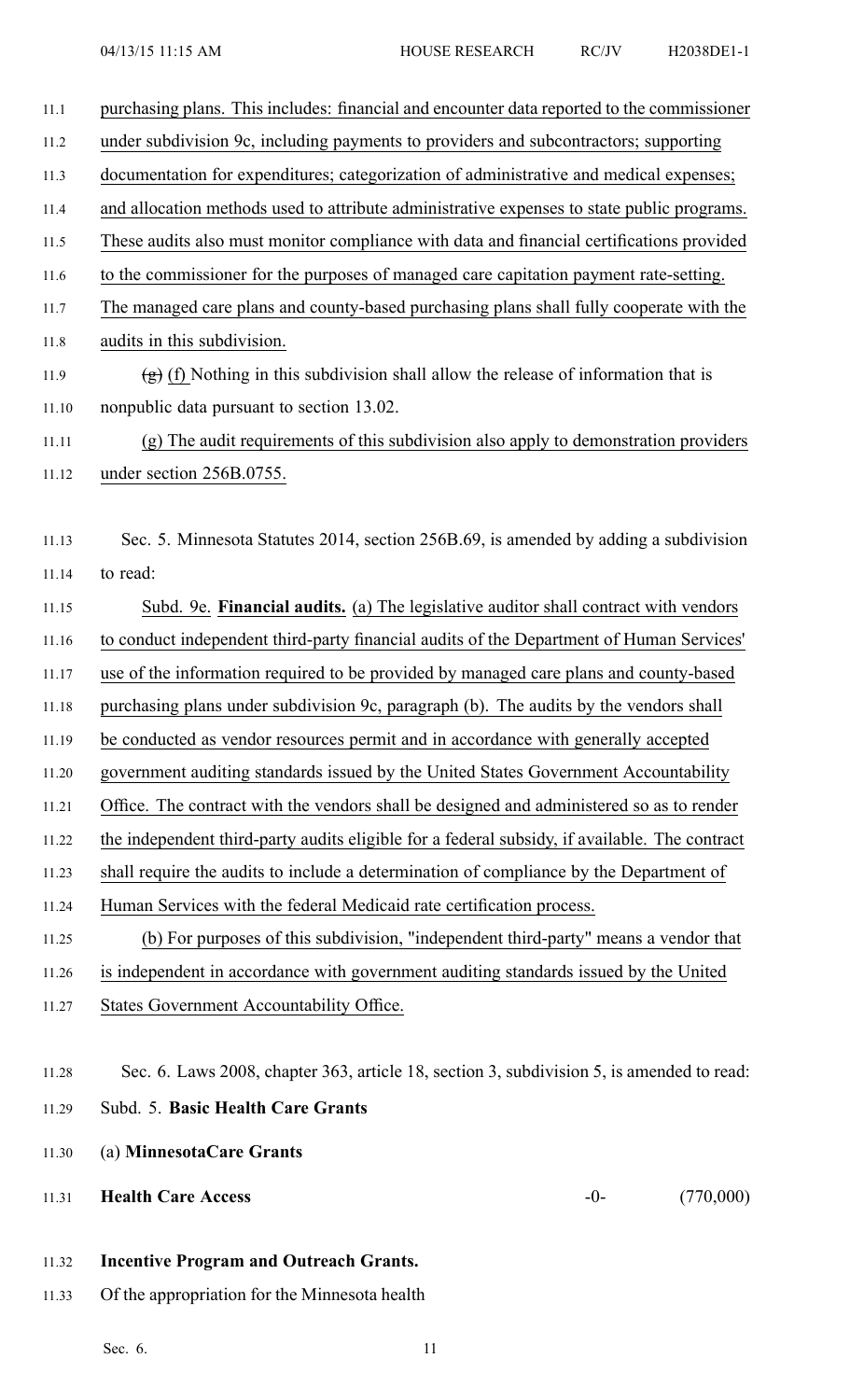- 12.1 care outreach program in Laws 2007, chapter
- 12.2 147, article 19, section 3, subdivision 7,
- 12.3 paragraph (b):
- 12.4 (1) \$400,000 in fiscal year 2009 from the
- 12.5 general fund and \$200,000 in fiscal year 2009
- 12.6 from the health care access fund are for the
- 12.7 incentive program under Minnesota Statutes,
- 12.8 section 256.962, subdivision 5. For the
- 12.9 biennium beginning July 1, 2009, base level
- 12.10 funding for this activity shall be \$360,000
- 12.11 from the general fund and \$160,000 from the
- 12.12 health care access fund; and
- 12.13 (2) \$100,000 in fiscal year 2009 from the
- 12.14 general fund and \$50,000 in fiscal year 2009
- 12.15 from the health care access fund are for the
- 12.16 outreach grants under Minnesota Statutes,
- 12.17 section 256.962, subdivision 2. For the
- 12.18 biennium beginning July 1, 2009, base level
- 12.19 funding for this activity shall be \$90,000
- 12.20 from the general fund and \$40,000 from the
- 12.21 health care access fund.

## 12.22 (b) **MA Basic Health Care Grants - Families** 12.23 **and Children** -0- (17,280,000)

- 12.24 **Third-Party Liability.** (a) During 12.25 fiscal year 2009, the commissioner shall 12.26 employ <sup>a</sup> contractor paid on <sup>a</sup> percentage 12.27 basis to improve third-party collections. 12.28 Improvement initiatives may include, but not 12.29 be limited to, efforts to improve postpayment 12.30 collection from nonresponsive claims and 12.31 efforts to uncover third-party payers the 12.32 commissioner has been unable to identify. 12.33 (b) In fiscal year 2009, the first \$1,098,000 12.34 of recoveries, after contract payments and
- 12.35 federal repayments, is appropriated to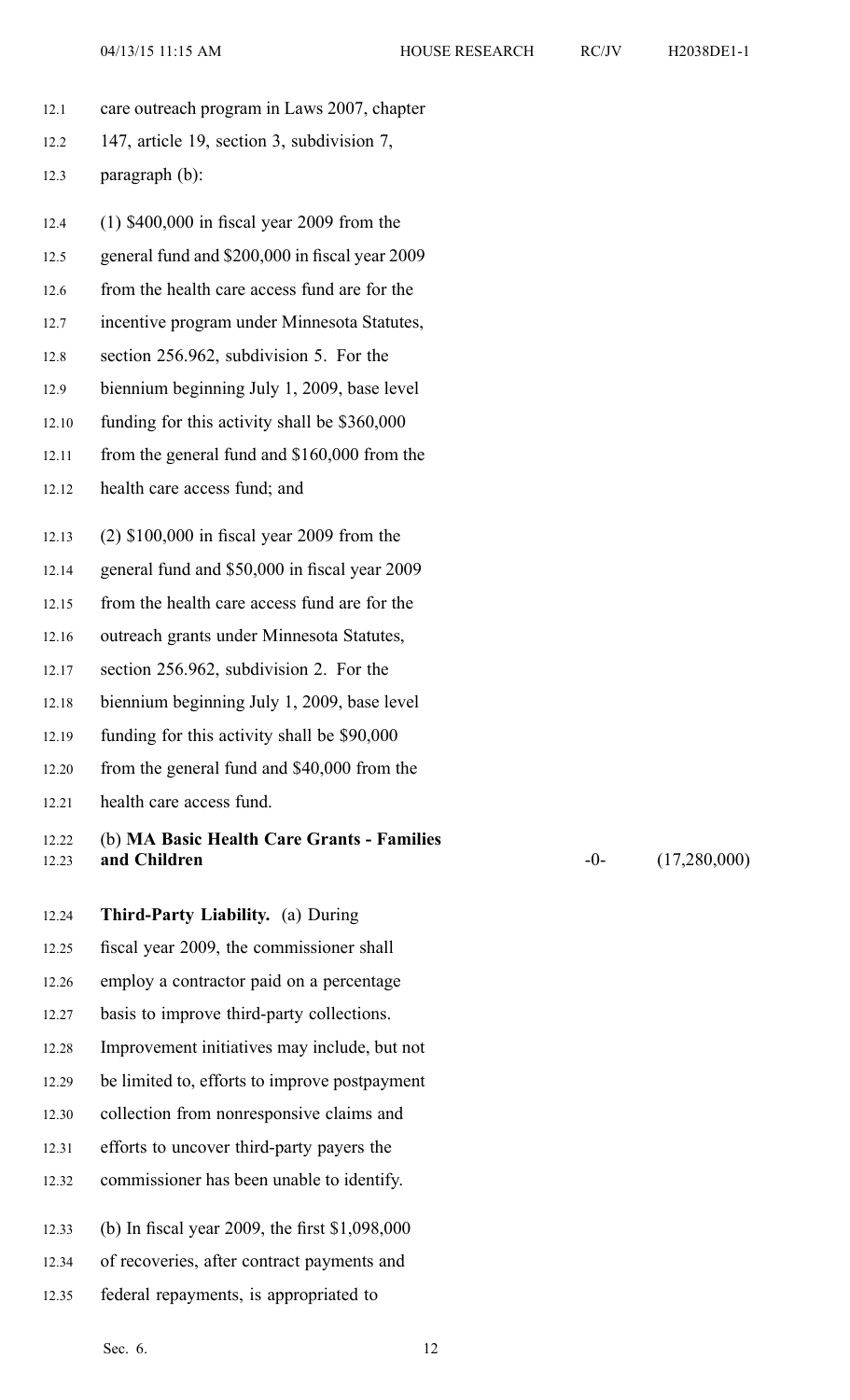| 13.1  | the commissioner for technology-related          |
|-------|--------------------------------------------------|
| 13.2  | expenses.                                        |
| 13.3  | <b>Administrative Costs.</b> (a) For contracts   |
| 13.4  | effective on or after January 1, 2009,           |
| 13.5  | the commissioner shall limit aggregate           |
| 13.6  | administrative costs paid to managed care        |
| 13.7  | plans under Minnesota Statutes, section          |
| 13.8  | 256B.69, and to county-based purchasing          |
| 13.9  | plans under Minnesota Statutes, section          |
| 13.10 | 256B.692, to an overall average of 6.6 percent   |
| 13.11 | of total contract payments under Minnesota       |
| 13.12 | <b>Statutes, sections 256B.69 and 256B.692,</b>  |
| 13.13 | for each calendar year. For purposes of          |
| 13.14 | this paragraph, administrative costs do not      |
| 13.15 | include premium taxes paid under Minnesota       |
| 13.16 | Statutes, section 2971.05, subdivision 5, and    |
| 13.17 | provider surcharges paid under Minnesota         |
| 13.18 | Statutes, section 256.9657, subdivision 3.       |
| 13.19 | (b) Notwithstanding any law to the contrary,     |
| 13.20 | the commissioner may reduce or eliminate         |
| 13.21 | administrative requirements to meet the          |
| 13.22 | administrative target under paragraph (a).       |
| 13.23 | (e) Notwithstanding any contrary provision       |
| 13.24 | of this article, this rider shall not expire.    |
| 13.25 | Hospital Payment Delay. Notwithstanding          |
| 13.26 | Laws 2005, First Special Session chapter 4,      |
| 13.27 | article 9, section 2, subdivision 6, payments    |
| 13.28 | from the Medicaid Management Information         |
| 13.29 | System that would otherwise have been made       |
| 13.30 | for inpatient hospital services for medical      |
| 13.31 | assistance enrollees are delayed as follows:     |
| 13.32 | (1) for fiscal year 2008, June payments must     |
| 13.33 | be included in the first payments in fiscal      |
| 13.34 | year $2009$ ; and $(2)$ for fiscal year $2009$ , |

13.35 June payments must be included in the first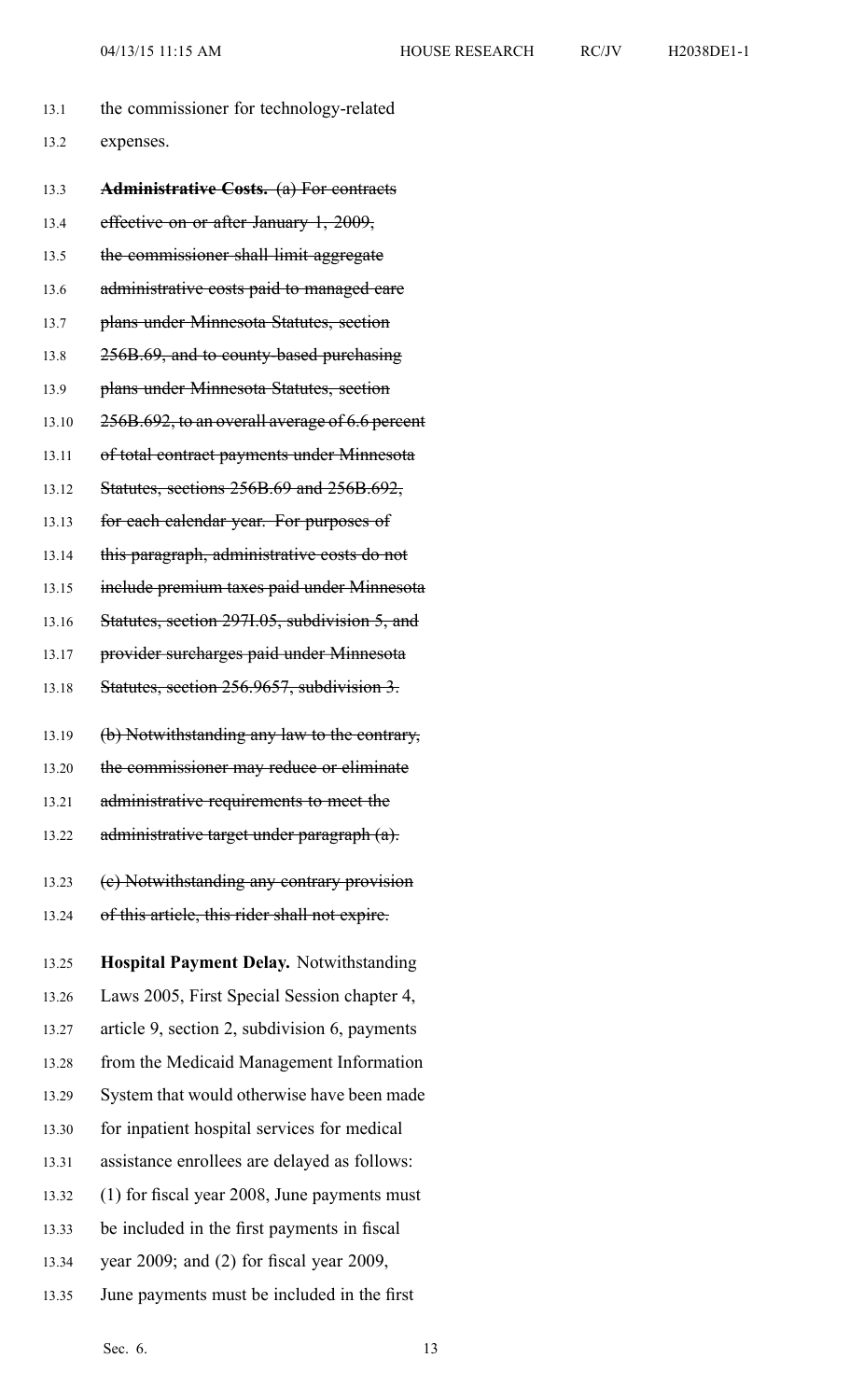04/13/15 11:15 AM HOUSE RESEARCH RC/JV H2038DE1-1

| 14.1         | payment of fiscal year 2010. The provisions                      |              |             |
|--------------|------------------------------------------------------------------|--------------|-------------|
| 14.2         | of Minnesota Statutes, section 16A.124,                          |              |             |
| 14.3         | do not apply to these delayed payments.                          |              |             |
| 14.4         | Notwithstanding any contrary provision in                        |              |             |
| 14.5         | this article, this paragraph expires on June                     |              |             |
| 14.6         | 30, 2010.                                                        |              |             |
| 14.7<br>14.8 | (c) MA Basic Health Care Grants - Elderly and<br><b>Disabled</b> | (14,028,000) | (9,368,000) |
| 14.9         | <b>Minnesota Disability Health Options Rate</b>                  |              |             |
| 14.10        | <b>Setting Methodology.</b> The commissioner                     |              |             |
| 14.11        | shall develop and implement a methodology                        |              |             |
| 14.12        | for risk adjusting payments for community                        |              |             |
| 14.13        | alternatives for disabled individuals (CADI)                     |              |             |
| 14.14        | and traumatic brain injury (TBI) home                            |              |             |
| 14.15        | and community-based waiver services                              |              |             |
| 14.16        | delivered under the Minnesota disability                         |              |             |
| 14.17        | health options program (MnDHO) effective                         |              |             |
| 14.18        | January 1, 2009. The commissioner shall                          |              |             |
| 14.19        | take into account the weighting system used                      |              |             |
| 14.20        | to determine county waiver allocations in                        |              |             |
| 14.21        | developing the new payment methodology.                          |              |             |
| 14.22        | Growth in the number of enrollees receiving                      |              |             |
| 14.23        | CADI or TBI waiver payments through                              |              |             |
| 14.24        | MnDHO is limited to an increase of 200                           |              |             |
| 14.25        | enrollees in each calendar year from January                     |              |             |
| 14.26        | 2009 through December 2011. If those limits                      |              |             |
| 14.27        | are reached, additional members may be                           |              |             |
| 14.28        | enrolled in MnDHO for basic care services                        |              |             |
| 14.29        | only as defined under Minnesota Statutes,                        |              |             |
| 14.30        | section 256B.69, subdivision 28, and the                         |              |             |
| 14.31        | commissioner may establish a waiting list for                    |              |             |
| 14.32        | future access of MnDHO members to those                          |              |             |
| 14.33        | waiver services.                                                 |              |             |
| 14.24        | MA Rasic Elderly and Disabled                                    |              |             |

- 14.34 **MA Basic Elderly and Disabled**
- 14.35 **Adjustments.** For the fiscal year ending June
- 14.36 30, 2009, the commissioner may adjust the